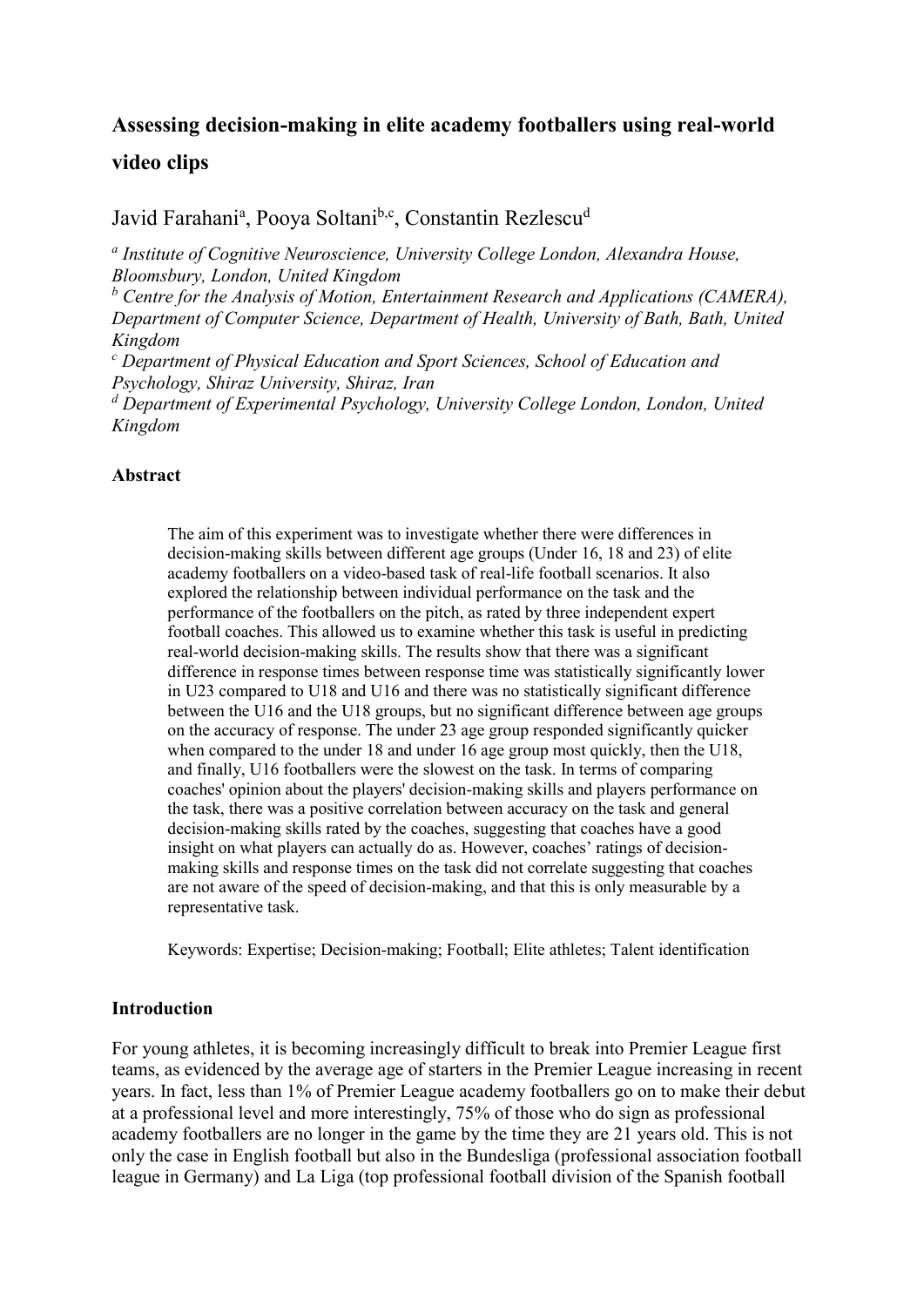league system; FourFourTwo, 2018).

This situation means that identifying the right talents and helping young footballers to reach their maximum potential is the key to success at this level of competition for both elite academies and athletes. This is not only a challenge for academies and athletes, but researchers are also keen to understand what it takes to become an expert in a domain. In order to assess the progress of talent in elite academies, coaches and sports scientists consider different factors such as physical fitness (Carling et al., 2009; Meylan et al., 2010; Mujika et al., 2009), soccer-specific skills (Davids et al., 2000; Vaeyens et al., 2006), psychological traits (Morris, 2000; Murr et al., 2018a) and cognitive-perceptual skills (De Waelle et al., 2019; Huijgen et al., 2015). Recent studies on skill development in elite performance have shown that physical readiness of the athletes is not the single discriminating factor in their progress to the top level, rather, it has been shown that psychological and game intelligence attributes of elite athletes are also key factors in reaching peak performance (Ericsson et al., 2018). Consequently, over the last few years, there has been increasing interest in the psychological domain (Mann et al., 2007) in particular perceptual-cognitive skills (Murr et al., 2018b). In this paper, the focus is on the study of perceptual-cognitive skills in the final stage of the development of elite footballers, which starts around 15 years old and is completed by 23 years old.

Sports-relevant perceptual-cognitive skills (e.g., anticipation, pattern recognition, game intelligence and decision-making) comprise our ability to identify critical information from the environment and combine this information with existing knowledge of the domain to select and produce an appropriate response (Marteniuk, 1976). Among these skills, decision-making is considered the leading perceptual-cognitive skill involved in sport (Williams et al., 2004). Decision-making refers to the cognitive processes that underpin the selection of one course of action from several alternatives, and in the context of sport can be defined as the ability to perceive information, accurately interpret, then select an appropriate response (Baker et al., 2003).

In order to understand the mechanisms underlying perceptual-cognitive skills, notable research has been conducted during the last three decades, and the study of expertise across different domains and professions has now become a well-established domain in sports science and cognitive psychology (e.g., Aglioti et al., 2008, Ericsson, 1996; Roberts et al., 2010, Roberts et al., 2012; Starkes and Ericsson, 2003).

One of the most established theoretical frameworks used to study elite performance was developed by Ericsson and Smith (1991). They introduced a theoretical framework to understand how elite individuals function in different domains, called the elite performance approach (EPA). This approach includes three stages in the study of expertise. The first stage is to capture elite performance through testing in the laboratory. The second stage is to use process-tracing methods such as eye movement, film occlusion and verbal reports to distinguish elite performers from novices, and the final stage of the EPA is to examine the acquisition of the identified characteristics of expertise.

The most common method used in stage one of the EPA in elite performance is the expert-novice paradigm for identifying the elite performers. Field or laboratory testing is used to elicit the differences in expert and novice performance. Results to date show that elite athletes benefit from superior perceptual-cognitive skills, such as anticipation (Abernethy et al., 1994; Williams et al., 2003), pattern recall and recognition (Abernethy et al., 2005, Gilis et al., 2008, Baker et al., 2003), and decision- making (Abernethy and Chua, 1996; Lorains et al., 2013; Starkes and Lindley, 1994). Among these skills, MacMahon and McPherson (2009) suggested that decision-making is the primary skill and pattern recall and recognition and anticipation are secondary factors, contributing to elite performance.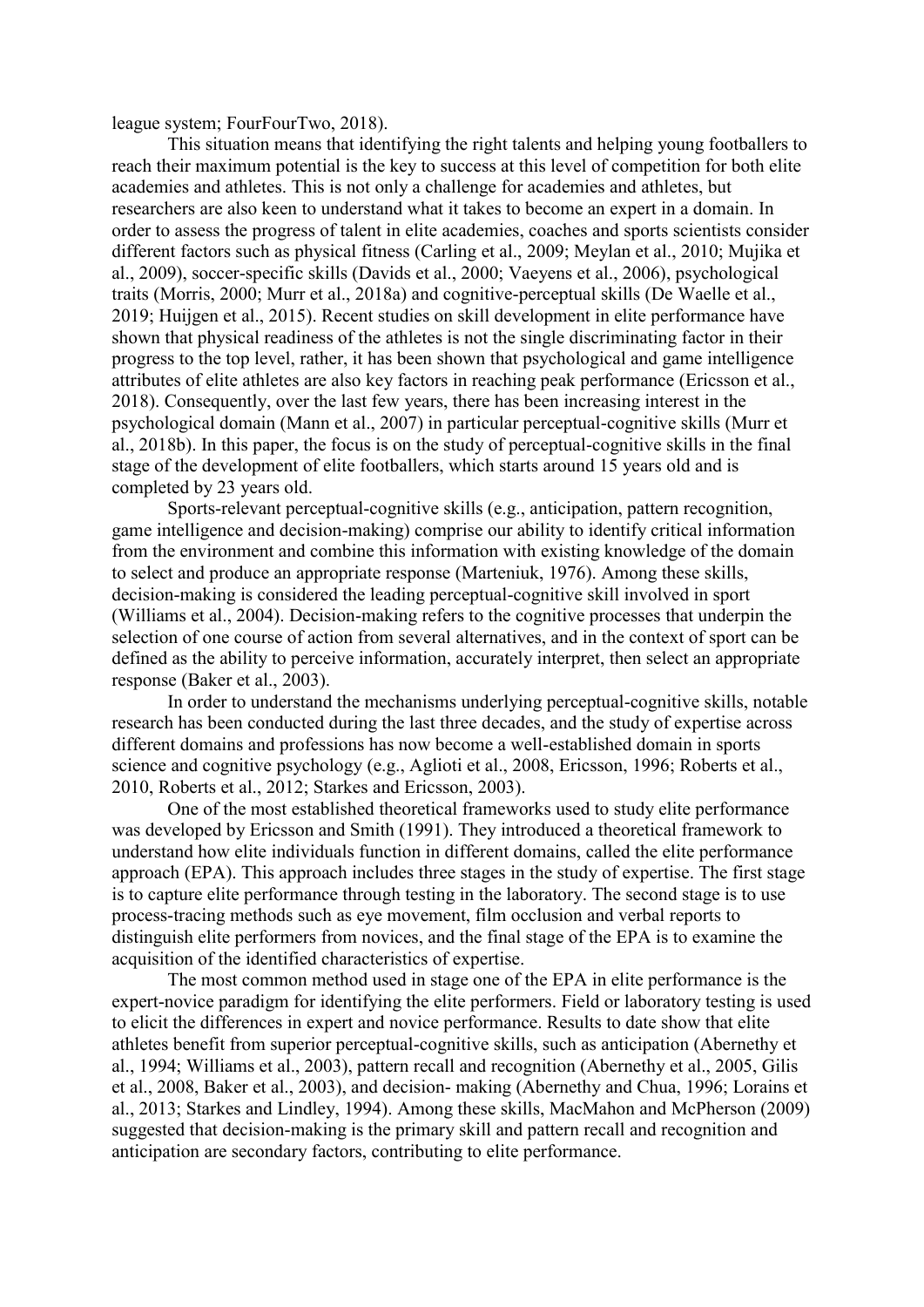Research that examines decision-making in sport has shown that it can be a complex skill to capture in a laboratory, particularly using video-based tasks (e.g., MacMahon et al., 2007). Due to the complex nature of the perceptual-cognitive skills in a competitive football match, designing task representative methods that comprise the entire decision-making process, particularly using video-based tasks (MacMahon et al., 2007), is extremely challenging (De Waelle et al., 2019). With recent advances in video technologies, scientists are now able to use video-based technology to develop task representative decision-making assessment. Video-based assessment for decision-making in sport usually refers to watching a series of short clips, between 5 and 15 s and making a decision on a specific scenario via a mouse-click or tapping on a touch-screen (Lorains et al., 2013).

This approach is widely used to study handball (Johnson and Raab, 2003, Salimin et al., 2015; Tallir et al., 2003a, Tallir et al., 2003b), Basketball (Hepler and Feltz, 2012; Tallir et al., 2003a, Tallir et al., 2003b), Australian Rugby (Buszard et al., 2013), junior Australian football players talent identification (Makdissi and Davis, 2016; Woods et al., 2016), youth soccer (De Waelle et al., 2019) and performance of sporting officials (Elsworthy et al., 2014; Kittel et al., 2019; MacMahon et al., 2007). The results show that video-based assessment for decision-making should be considered a reliable method to differentiate elite and novice athletes. Also, it has been suggested that the benefits of video-based assessment are the ability to control the environment and conditions for all players in a way that is not possible in the field (Berry et al., 2008; Bruce et al., 2012).

In an early attempt to use video-based simulation in decision-making in sport, Johnson and Raab (2003) tested elite handball players on a video-based task and asked them to make their decision as soon as possible. They found that when players chose the first option they generated, they were more accurate. This finding was supported by the later research of Hepler and Feltz (2012) as they also found higher quality in a decision-making task when there is time pressure to make a one-shot choice.

Lorains et al. (2013), used video-based assessment in Australian football and compared elite, sub-elite and novice players on different video speeds. They tested athletes on seven different speed multipliers for playing the video (0.5, 0.75, 1. 1.25, 1.5, 1.75 and 2  $\times$ ) and asked them to choose the best option for each scenario. They reported superior performance on the task for the elite players when they were tested in above real-time (faster speed on video than normal). Also, their result showed that elite and sub-elite players perceived  $1.25 \times$  speed for the video as the most game-like feeling.

More recently, Weigel et al. (2015) employed video-based assessment to investigate the visual strategy of the soccer players. The work compared elite players to novices with no high-level handball experience. They also reported that elite players are faster in processing information than novices on the task, which may help them to use the extra time for judgment and therefore achieve improved accuracy.

Another study that used video-based assessment, Woods et al. (2016), used this methodology to discriminate junior talented Australian footballers from their non-talented counterparts. Participants completed a video-based task which included scenarios from Australian football. After watching each clip, participants recorded their answer for choosing the best passing option by drawing a circle on a paper representing their choice. Due to the low technology design of this experiment, no response time is captured but decision-making time was limited to 3 s. Woods et al. (2016) reported a significant effect between groups and therefore suggested that their method is able to identify talented players from non-talented ones.

Recently, scientists used the video-based assessment methods to explore perceptualcognitive skills among soccer players. Wirth et al. (2018) compared elite soccer players with novices on a 360-degree video environment on real-life scenarios. As they used virtual reality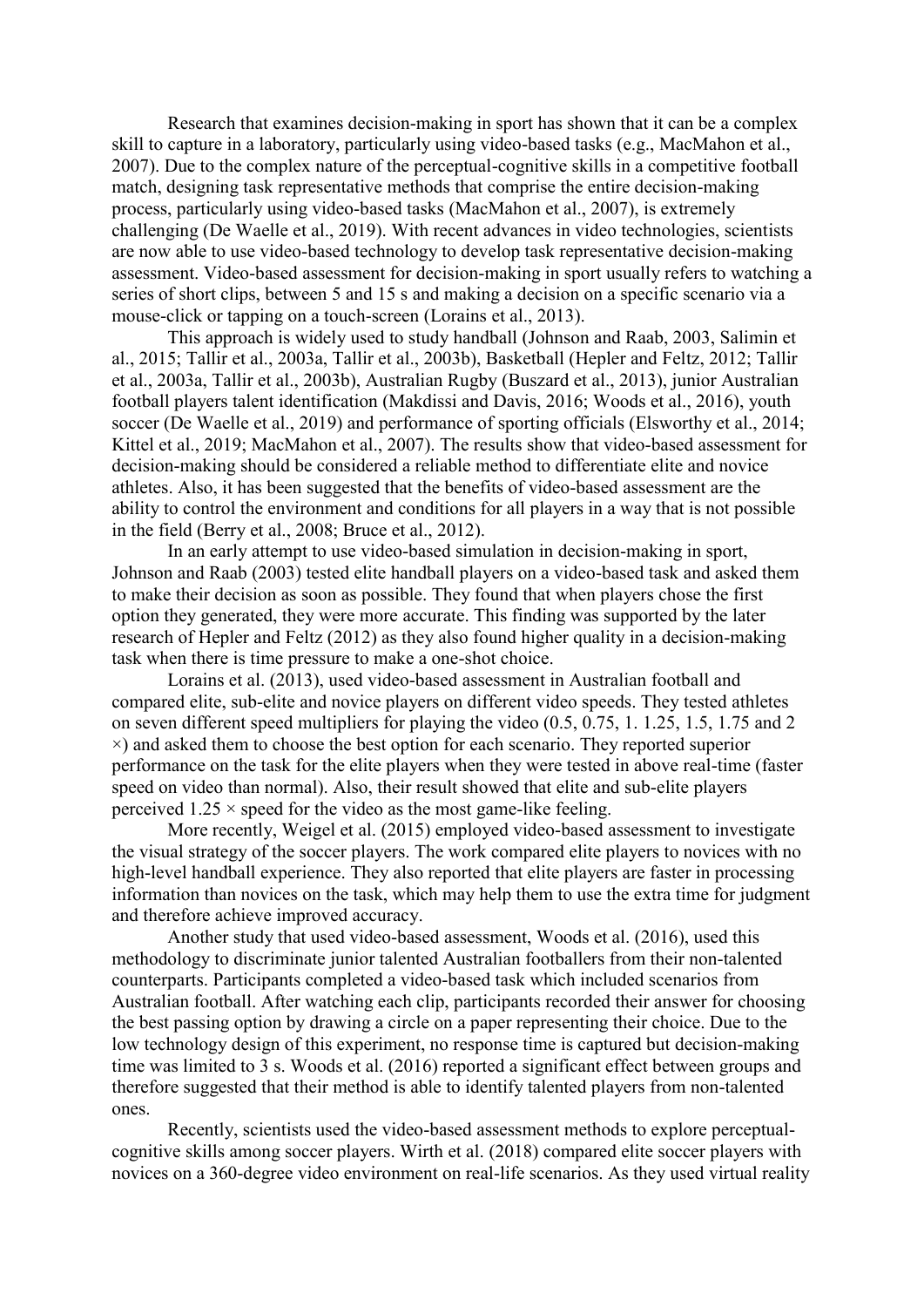headsets instead of a computer or tablet-based platforms, it is not possible to compare their results in terms of response time with the previous studies, however, they report quicker response time for elite players in comparison to novice counterparts in this specific task.

A recent study using video assessment paradigms was conducted by De Waelle et al. (2019) in youth soccer. To our knowledge, their sample size (328 academy youth soccer players) is the largest sample in this domain. They employed players from tier 1 (late childhood), tier 2 (early adolescence) and tier 3 (mid-adolescence) of the Belgian football league and a control group of youth athletes with no experience of soccer. In terms of the design of the experiment, participants were asked to make decisions on clips on 2 vs 1, 3 vs 1, 3 vs 2, 4 vs 3 and 5 vs 3 scenarios. These numbers refer to the number of players. De Waelle et al. (2019) reported that youth soccer players were more accurate than the control group. They concluded that coaches and clubs must be aware of the limits of approach and data interpretation, as there is only limited supporting evidence for the usefulness of videobased assessment in youth soccer.

In the current study we examine the development of decision-making skills in elite academy soccer. The primary objective is to investigate the differences between Under 16, 18 and 23 elite academy soccer players on a video-based decision-making assessment. The second objective is to compare participants' performance on the task in terms of accuracy and response time with their performance on the pitch as measured by coaches' opinions. To our knowledge, this one is the very first attempt to understand decision-making skills development in elite academy soccer players and little is known about the accuracy of coaches' opinions and the player's performance on a video-based representative task.

#### **Methods and materials**

#### *Participants*

In total, 73 male participants (range 15–23 years old, mean 18.6 years old) took part in three groups (U16, U18 and U23). The U23 group comprised 26 footballers with a mean age of 21.4 (SD = 1.02) who had been training at the Premier League academy level for at least 5 years. The U18 participants were 24 Premier League academy footballers with a mean age of 17.8 ( $SD = 0.5$ ) and at least 4 years of experience at the Premier League level. The U16 group were 23 Premier League academy footballers with a mean age of 15.9 years  $(SD = 0.38)$  and a minimum of 4 years of experience at Premier League academy level. They were all based at one of two major Premier League football academies. All participants had a normal or corrected-to-normal vision. All participants gave their written informed consent in accordance with the Declaration of Helsinki and the guidelines approved by the Ethical Committee of University College London (UCL).

#### *Experimental design*

The study comprised of three experimental groups which differed in age and experience. Each participant performed the tasks while seated using an individual tablet in a quiet room. All testing sessions happened in the morning after team breakfast and before the training session to prevent the effect of physical fatigue due to exercise. Participants were asked to perform a tablet-based task by watching short video clips of football matches. The task consisted of two parts. First, there was a practice session (comprised of 5 trials), followed by the task (which consisted of 20 trials). The participants were first shown a paused video of a football match with the location of the ball highlighted for 2 s. The video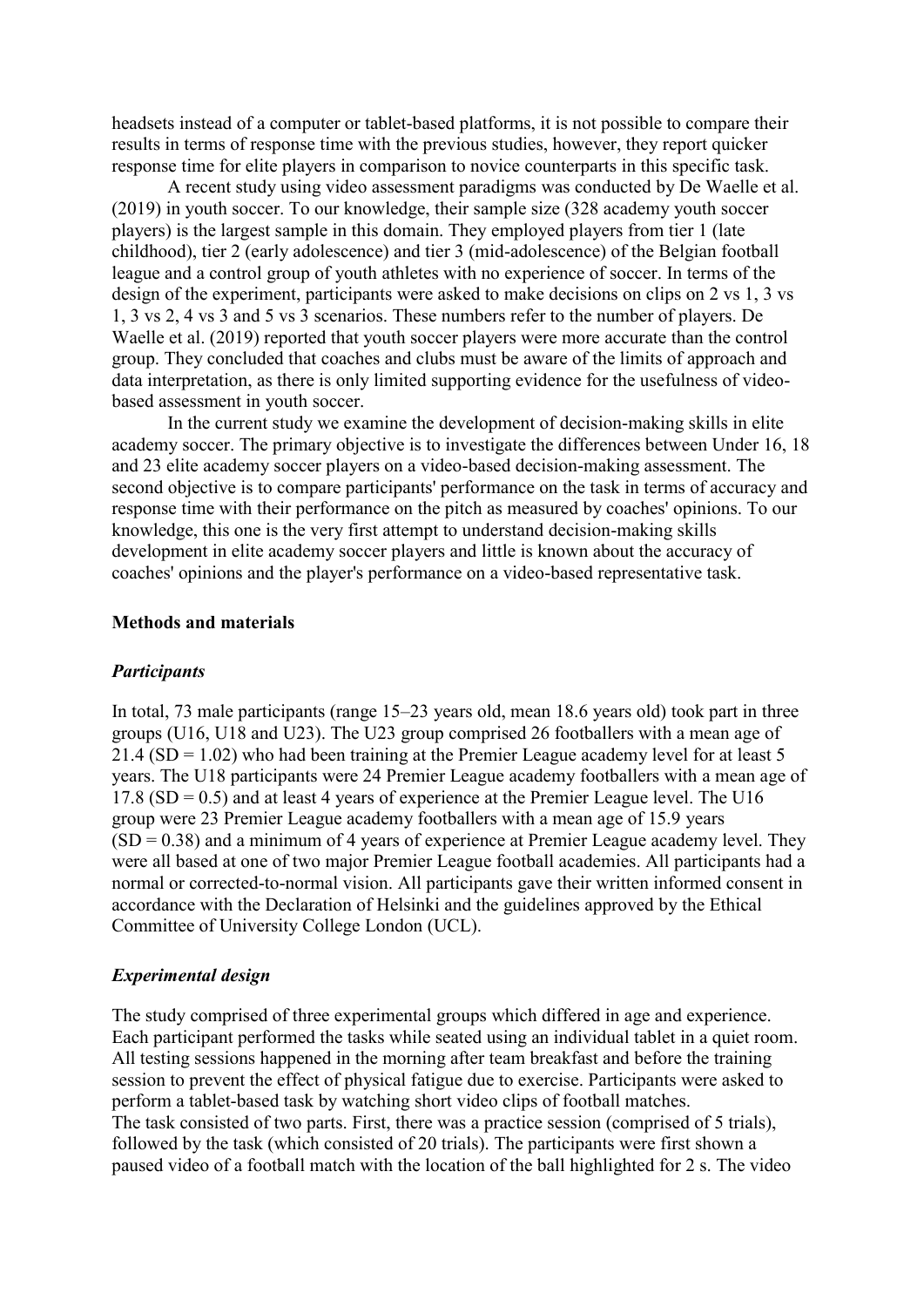clip then played for 5 s, after which the screen paused again and three locations where the ball could have been passed to were highlighted (see Fig. 1). The participants' task was to indicate the best option in terms of building a good attacking scenario by tapping on their choice of location on the tablet screen. They had 4 s to make a decision, after which the software moved to the next clips. Options were rated indicating the best choice (value  $= 1$ ), an intermediate choice (value  $= 2$ ), and the worst choice (value  $= 3$ ), no response was categorized as a value 3 decision. To determine the best choices for each scenario, each video clip was watched and independently rated by three UEFA (Union of European Football Associations) license coaches and only clips on which two or all three raters agreed were used.



The video clips were extracted from Premier League matches by a camera placed in the middle of the field. The duration of the video clips were 5 s and no feedback was provided. Trials were separated by a fixation cross on the screen for 1 s. Participants were asked to respond as quickly and as accurately as possible. Accuracy on the task was measured by converting the value 1–3 to the percentage of the maximum possible score, and response time was measured in milliseconds. Fig. 1 shows sample screens of one trial.

The experiment was developed on the Game Intuition® platform (London Cognition limited, UK) using the web portal for editing the videos and building the decision-making screen. An iOS tablet pro with 10.5 in. touch (made by Apple Inc., USA) screen was used for the presentation of stimuli and participants were required to tap on the screen of the tablet to indicate their responses.

In order to compare the performance of the participants on the task with how their coaches rated them on the pitch in terms of the judgment of their decision-making skills, a Likert scale of 1 to 10 was used, where 1 represented the lowest and 10 the highest quality. Coaches rated each player on four specific qualities. The first was general decision-making (GeneralDM) ability in the game including attacking and defending scenarios, this covers all the types of decisions a player needs to make in a match. The second was on attacking decision-making skills (AttackingDM), which means when a player's team has possession and are going to attack the opponent's goal. This includes the decisions made by players with and without the ball. The third focused on the players' attacking decision-making skills with the ball (DMwBall; excluding attacking moments of the game when the player does not have the ball). The final quality concerned decision-making skills without the ball (DMwoBall; when the player's teammate has the ball and is going to attack the opponent's goal).

### *Statistical analysis*

Analysis of variance (ANOVA) was used to determine if there are any statistically significant differences between the means of the three groups on accuracy and response time. To determine which specific groups differed from each other, post-hoc tests were carried out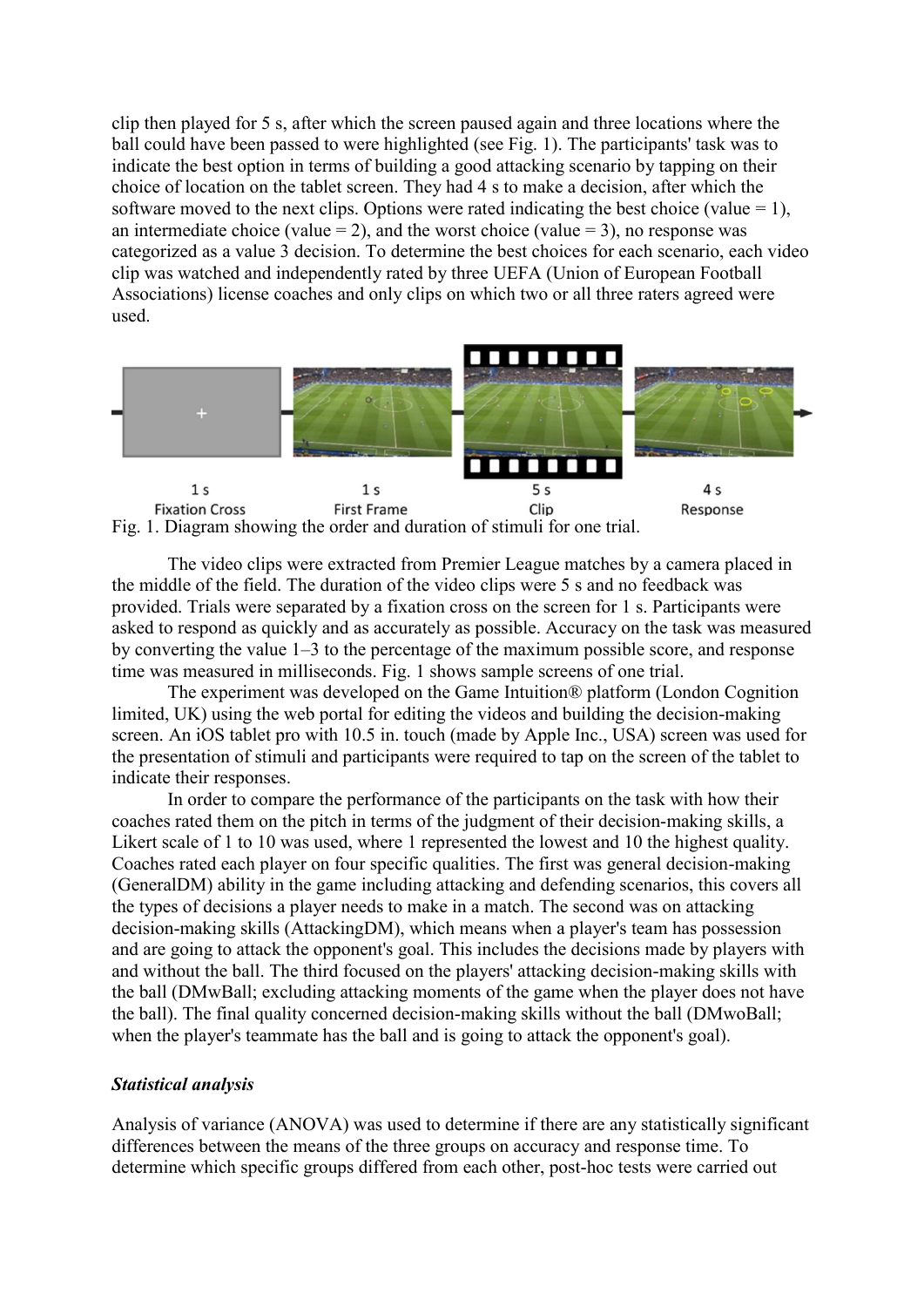using Tukey correction. Pearson correlations were used to examine the association between performance on the task and coaches opinion.

# **Results**

There were no statistically significant differences in accuracy between age groups as determined by one-way ANOVA ( $P = 0.626$ ). There was a statistically significant difference between groups as determined by one-way ANOVA  $(F(2,70) = 4.960, P = 0.010)$ . A Tukey post-hoc test revealed that the response time was statistically significantly lower in U23  $(2.03 \pm 0.99 \text{ ms})$  compared to U18  $(2.79 \pm 0.87 \text{ ms}, P = 0.018)$  and U16  $(2.75 \pm 0.99 \text{ ms}, P = 0.018)$  $P = 0.030$ . There was no statistically significant difference between the U16 and the U18 groups ( $P = 0.986$ ).

# *Correlation between performance on the task and coaches opinion in all participants*

Combining all subjects, accuracy on the task was correlated with GeneralDM  $(r<sub>s</sub>(73) = 0.546)$ , with Attacking DM  $(r<sub>s</sub>(73) = 0.576)$ , with DMwBall  $(r<sub>s</sub>(73) = 0.554)$  and with DMwoBall  $(r_s(73) = 0.538)$ , all for  $P \le 0.001$ . On the other hand, reaction time was negatively correlated with DMwoBall  $(r_s(73) = -0.308, P = 0.008)$ . GeneralDM was correlated with AttackingDM  $(r_s(73) = 0.845)$ , with DMwBall  $(r<sub>s</sub>(73) = 0.851)$ , and with DMwoBall  $(r<sub>s</sub>(73) = 0.794)$ . AttackingDM was correlated with DMwBall  $(r_s(73) = 0.873)$  and DMwoBall  $(r_s(73) = 0.735)$ . DMwBall was also correlated with DMwoBall  $(r_s(73) = 0.694)$ , all for  $P \le 0.001$ .

## *Correlation between performance on the task and coaches opinion in the U16 group*

For U16 group, reaction time was negatively correlated with DMwoBall  $(r_s(23) = -0.446$ ,  $P = 0.033$ ). There were no significant correlations of accuracy measures on the task and the coaches ratings. GeneralDM was correlated with AttackingDM  $(r_s(23) = 0.573, P = 0.004)$ , with DMwBall  $(r_s(23) = 0.628, P \le 0.001)$ , and with DMwoBall ( $\rho = 0.504, P = 0.014$ ). AttackingDM was also correlated with DMwBall  $(r_s(23) = 0.712, P \le 0.001)$ .

## *Correlation between performance on the task and coaches opinion in the U18 group*

For U18 group, accuracy was correlated with GeneralDM  $(r_s(24) = 0.632)$ , with Attacking DM ( $r_s(24) = 0.678$ ), with DMwBall ( $r_s(24) = 0.576$ ) and with DMwoBall ( $r_s(24) = 0.698$ ), all for  $P \le 0.001$ . There were no statistically significant correlations for any of the coaches ratings and reaction times. GeneralDM was correlated with AttackingDM  $(r_s(24) = 0.901)$ , with DMwBall ( $r_s(24) = 0.904$ ), and DMwoBall ( $r_s(24) = 0.888$ ), all for  $P \le 0.001$ . AttackingDM was also correlated with DMwBall  $(r_s(24) = 0.902)$  and with DMwoBall  $(r<sub>s</sub>(24) = 0.851)$ , both for  $P < 0.001$ . Finally, DMwBall was correlated with DMwoBall  $(r_s(24) = 0.791, P \le 0.001)$ .

## *Correlation between performance on the task and coaches opinion in the U23 group*

For U23 group, accuracy was correlated with GeneralDM  $(r_s(26) = 0.638)$ , with Attacking DM  $(r_s(26) = 0.737)$ , with DMwBall  $(r_s(26) = 0.678)$  and with DMwoBall  $(r_s(26) = 0.621)$ , all for  $P \le 0.001$ . There were no statistically significant correlations for any of the coaches ratings and reaction times. GeneralDM was correlated with AttackingDM  $(r<sub>s</sub>(26) = 0.923)$ ,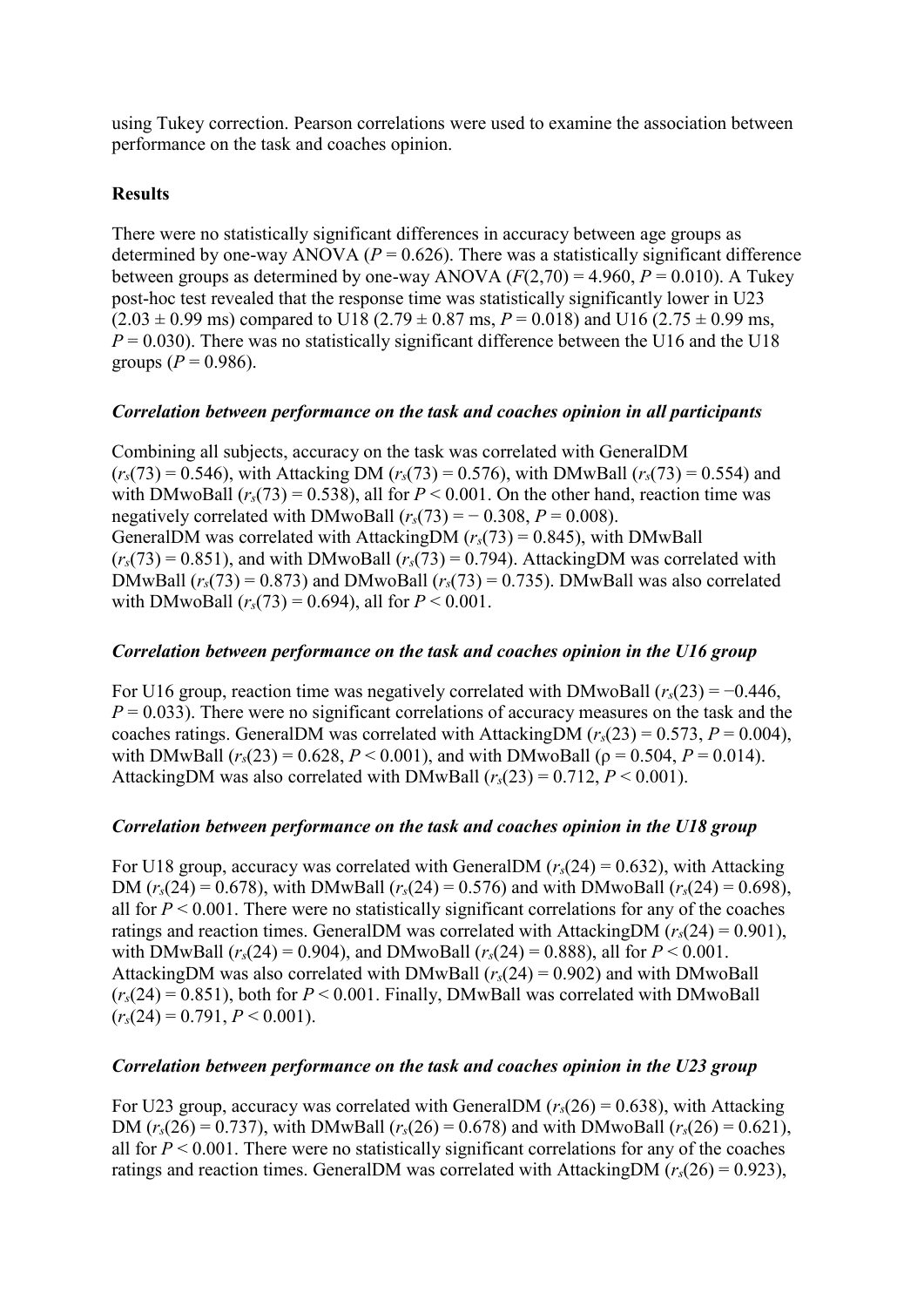with DMwBall ( $r_s(26) = 0.888$ ), and with DMwoBall ( $r_s(26) = 0.865$ ), all for  $P < 0.001$ . AttackingDM was also correlated with DMwBall  $(r_s(26) = 0.903)$  and with DMwoBall  $(r<sub>s</sub>(26) = 0.836)$ , both for  $P < 0.001$ . Finally, DMwBall was correlated with DMwoBall  $(r_s(26) = 0.767, P \le 0.001).$ 

#### **Discussion**

The aim of this experiment was to investigate the decision-making skills of different age groups (Under 16, 18 and 23) of elite academy footballers on a video-based task of real-life football scenarios. It also explored the relationship between individual performance on the task and the performance of the footballers on the pitch, as rated by three independent expert football coaches. This allowed us to examine whether this task is useful in predicting realworld decision-making skills. The results show that there was a significant difference in response times between response time was statistically significantly lower in U23 compared to U18 and U16 and there was no statistically significant difference between the U16 and the U18 groups, but no significant difference between age groups on the accuracy of response.

These results have several implications for the way we think about the development of expertise in academy footballers. First of all, considering there were no differences between age group and accuracy on the task. Perhaps, we should not be too surprised about this. If one compares this with visual search results, there are rarely any differences in accuracy on the task. There are often differences in response time because accuracy is not as sensitive as response time. Secondly, considering that decision-making is a skill, one might consider thinking of decision-making in the same way as we think of a developing musician playing the scales. An academy musician will not make mistakes on their scales, but they will not be able to play them as fast as an expert (Woody, 2001).

In terms of response times on the task there were significant differences across the age groups and thus this measure is more informative. What it suggests is that there is a development critical period in football decision-making somewhere between the ages of 18 and 23 (of course we refer to the group averages here, and there will always be an outlier player). This allows us to give recommendations to the coaches about what to expect from 16 and 18-year-olds. Perhaps, we should not be looking at how quickly they play the game, but in developing their decision-making skills, at a slower level. This might be an argument for not pushing a player in whom one has confidence, but actually holding them back and playing him at a lower level so he has time to develop the accuracy and practice the speed. That is a counterintuitive recommendation as this is about what a player can do, not about what he cannot do.

In terms of talent identification, we think of footballers as an early developing game, as opposed to rugby which is a late-developing game. This result suggests that we might be cutting off too early by measuring their decision-making skills at U16 and U18 and generating a self-fulfilling prophecy.

When examining coaches' ratings of general decision-making with accuracy on the task (for all age groups) there was a significant positive correlation. This is an encouraging result as this suggests that the coaches have got a good insight into what the players can actually do. In comparison, there was no significant correlation for response times on the task and ratings of general decision-making across all subjects. It may be that coaches are not sensitive to reaction times as they do not take note that decision-making happens a few seconds before the execution. So, what they usually consider as the "speed of decisionmaking" is the players' execution speed.

In regards to no statistically significant correlations between U16 performance on the task and coach's ratings, what seems to be happening here while the players are given a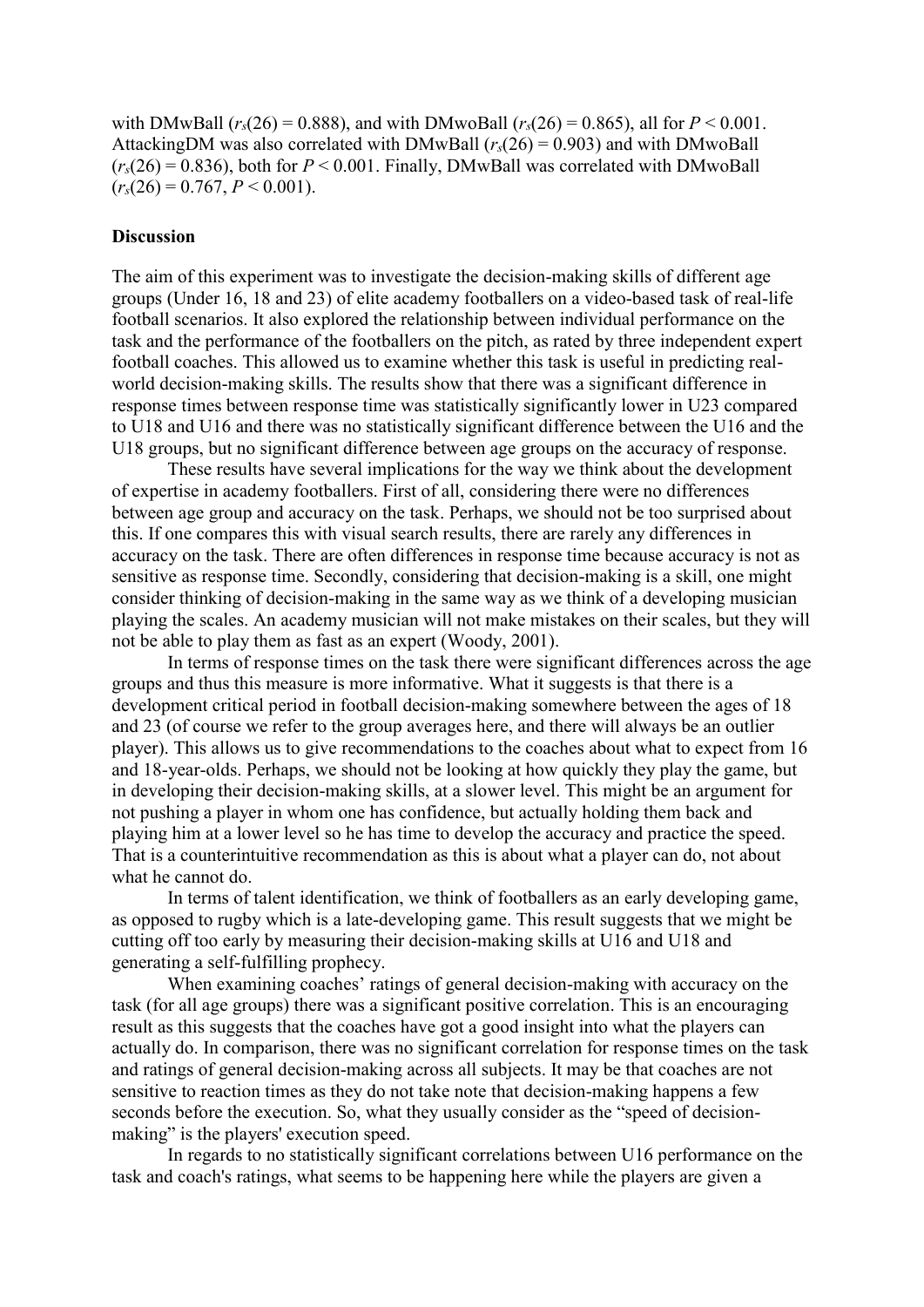standard decision-making task to do, coaches have been asked to make judgments on players and, of course, these players are not standardized. The next stage of this kind of work is to ask how can we standardized the examples given to the coaches. From these data, it seems that there is a lot of noise in the coaches' opinions because it is not being possible to control for the preconceptions about the players.

However, the positive correlation between performance on the task and coaches opinion on U18 and U23 shows there is accurate knowledge in the training of academy footballers just as we can see reaction times get better with U23, we can see that accuracy also improves across the age groups and that as the players become closer to expertise and there is less noise, the coaches decision become more reliable.

The interesting point to emphasize is that we have a split between information from the scientific data and information from coaching data. The scientific data is revealing that there is information in the timing information which is not being accessed by the coaches, whereas the information from the coaches is telling us that accuracy is easier for them to assess.

Of course, it is important to remember that elite sports are not about groups, it is about the outliers. While, this does not undermine the results here, it reflects the constant conflict in sport science which relates to how to do good science examining group level difference which is how psychology has developed versus how to be sensitive to the individuals' differences which make athletes unique.

#### **References**

- Abernethy, M.A., Chua, W.F., 1996. A field study of control system "redesign": the impact of institutional processes on strategic choice. Contemp. Account. Res. 13 (2), 569– 606.
- Abernethy, B., Baker, J., Cote, J., 2005. Transfer of pattern recall skills may contribute to the development of sport expertise. Appl. Cogn. Psychol. 19 (6), 705–718.
- Abernethy, B., Neal, R.J., Koning, P., 1994. Visual–perceptual and cognitive differences between expert, intermediate, and novice snooker players. Appl. Cogn. Psychol. 8 (3), 185–211.
- Aglioti, S.M., Cesari, P., Romani, M., Urgesi, C., 2008. Action anticipation and motor resonance in elite basketball players. Nat. Neurosci. 11 (9), 1109.
- Baker, J., Cote, J., Abernethy, B., 2003. Learning from the experts: practice activities of expert decision makers in sport. Res. Q. Exerc. Sport 74 (3), 342–347.
- Berry, J., Abernethy, B., C<sup> $\wedge$ </sup>ot e, J., 2008. The contribution of structured activity and deliberate play to the development of expert perceptual and decision-making skill. J. Sport Exerc. Psychol. 30 (6), 685–708.
- Bruce, L., Farrow, D., Raynor, A., Mann, D., 2012. But I can't pass that far! The influence of motor skill on decision making. Psychol. Sport Exerc. 13 (2), 152–161.
- Buszard, T., Farrow, D., Kemp, J., 2013. Examining the influence of acute instructional approaches on the decision-making performance of experienced team field sport players. J. Sports Sci. 31 (3), 238–247.
- Carling, C., Le Gall, F., Reilly, T., Williams, A.M., 2009. Do anthropometric and fitness characteristics vary according to birth date distribution in elite youth academy soccer players? Scand. J. Med. Sci. Sports 19 (1), 3–9.
- Davids, K., Lees, A., Burwitz, L., 2000. Understanding and measuring coordination and control in kicking skills in soccer: implications for talent identification and skill acquisition. J. Sports Sci. 18 (9), 703–714.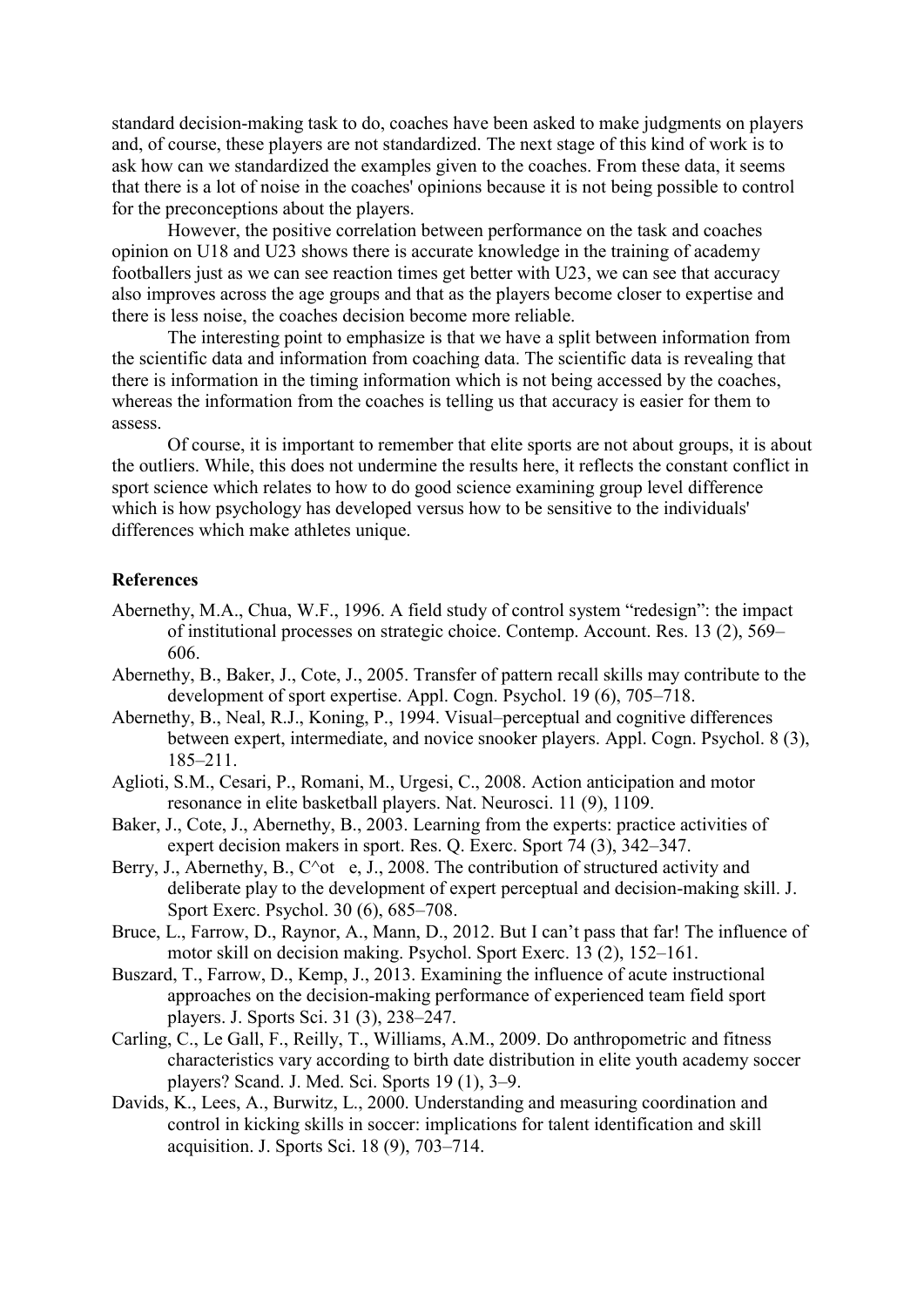- De Waelle, S., Bennett, S., Lenoir, M., Deconinck, F., 2019. Perceptual-Cognitive and Cognitive Skills in Youth Volleyball Players. In: [Poster]. 24th European Conference of Sport Science, 3-6 July, Prague, Czech Republic.
- Elsworthy, N., Burke, D., Dascombe, J.B., 2014. Factors relating to the decision-making performance of Australian football officials. Int. J. Perform. Anal. Sport 14 (2), 401– 410.
- Ericsson, K.A., 1996. The acquisition of expert performance: an introduction to some of the issues. In: Ericsson, K.A. (Ed.), The Road to Excellence: The Acquisition of Expert Performance in the Arts and Sciences, Sports, and Games. Lawrence Erlbaum Associates, Inc., pp. 1–50.
- Ericsson, K.A., Smith, J. (Eds.), 1991. Toward a General Theory of Expertise: Prospects and Limits. Cambridge University Press.
- Ericsson, K.A., Hoffman, R.R., Kozbelt, A., Williams, A.M. (Eds.), 2018. The Cambridge Handbook of Expertise and Expert Performance. Cambridge University Press. 10 Assessing decision-making in elite academy footballers
- FourFourTwo, 2018. Revealed! The 15 most Productive Academies In European Football, FourFourTwo, viewed 30 October 2018. https://www.fourfourtwo.com/gallery/revealed-15-most-productive-academieseuropean-football.
- Gilis, B., Helsen, W., Catteeuw, P., Wagemans, J., 2008. Offside decisions by expert assistant referees in association football: perception and recall of spatial positions in complex dynamic events. J. Exp. Psychol. Appl. 14 (1), 21.
- Hepler, T.J., Feltz, D.L., 2012. Take the first heuristic, self-efficacy, and decision-making in sport. J. Exp. Psychol. Appl. 18 (2), 154.
- Huijgen, B.C., Leemhuis, S., Kok, N.M., Verburgh, L., Oosterlaan, J., Elferink-Gemser, M.T., Visscher, C., 2015. Cognitive functions in elite and sub-elite youth soccer players aged 13 to 17 years. PLoS One 10 (12), e0144580.
- Johnson, J.G., Raab, M., 2003. Take the first: option-generation and resulting choices. Organ. Behav. Hum. Decis. Process. 91 (2), 215–229.
- Kittel, A., Larkin, P., Elsworthy, N., Spittle, M., 2019. Video-based testing in sporting officials: a systematic review. Psychol. Sport Exerc.
- Lorains, M., Ball, K., MacMahon, C., 2013. Expertise differences in a video decision-making task: speed influences on performance. Psychol. Sport Exerc. 14, 293–297.
- MacMahon, C., McPherson, S.L., 2009. Knowledge base as a mechanism for perceptual cognitive tasks: skill is in the details!. Int. J. Sport Psychol. 40 (4), 565–579.
- MacMahon, C., Starkes, J., Deakin, J., 2007. Referee decision making in a video-based infraction detection task: application and training considerations. Int. J. Sports Sci. Coach. 2 (3), 257–265.
- Makdissi, M., Davis, G., 2016. The reliability and validity of video analysis for the assessment of the clinical signs of concussion in Australian football. J. Sci. Med. Sport 19 (10), 859–863.
- Mann, D.T., Williams, A.M., Ward, P., Janelle, C.M., 2007. Perceptual-cognitive expertise in sport: a meta-analysis. J. Sport Exerc. Psychol. 29 (4), 457–478.
- Marteniuk, R.G, 1976. Information Processing in Motor Skills. Holt, Rinehart and Winston.
- Meylan, C., Cronin, J., Oliver, J., Hughes, M., 2010. Talent identification in soccer: the role of maturity status on physical, physiological and technical characteristics. Int. J. Sports Sci. Coach. 5 (4), 571–592.
- Morris, T., 2000. Psychological characteristics and talent identification in soccer. J. Sports Sci. 18 (9), 715–726.